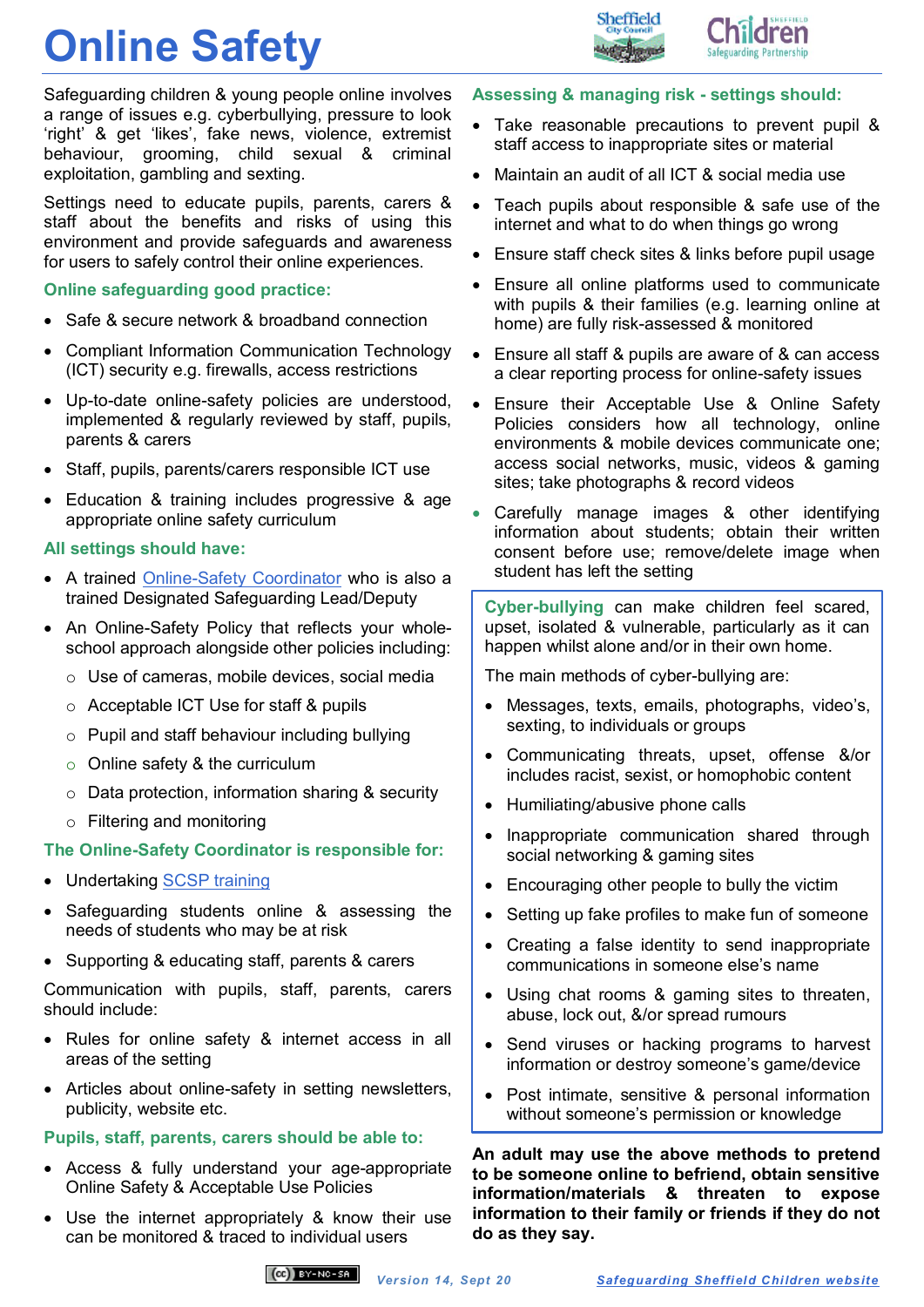# **Online Safety**





#### **It is a crime to:**

- Harass or bully via text, email or phone call
- Create, possess, distribute indecent images of child even with consent or if self-generated
- For an adult to have [sexual communication](https://www.legislation.gov.uk/ukpga/2015/9/section/67) with a child under 16 years

#### **The age of criminal responsibility is 10 years.**

#### **Other issues:**

- Taking a photograph without consent is an invasion of privacy & may be distressing
- Once photos are sent to a device, network or website they are impossible to fully track or delete
- Giving out any personal information (including photos) could put someone at risk of harm
- Location tracking services allow any individual to identify the location of people & devices

#### **Head Teachers & staff have powers to search pupils & their possessions, see:**

 'Reasonable force, searching & screening, Sept 20A' in **[education policies, procedures &](https://www.safeguardingsheffieldchildren.org/sscb/education/policies-procedures)  [guidance](https://www.safeguardingsheffieldchildren.org/sscb/education/policies-procedures)**, Safeguarding Sheffield Children website.

#### **3 key concerns when using the internet:**

- **Content**  harmful material or ideas e.g. racist, pornographic, bullying, sexual, homophobic
- **Contact** who interacting with online, are they encouraging student to do something harmful?
- **Conduct** –online behaviour e.g. making, sending, receiving explicit images, bullying, gambling
- Most issues can be resolved through regular education and targeted training.

#### **Consider whether the student was:**

- Posting inappropriately on the internet?
- Offered e.g. gifts or money for something?
- Meeting someone through the internet?
- Supervised whilst using the internet?
- Supported/protected by parents/carers?
- Being shown harmful material?
- Able to understand & give reasons for risk-taking?
- At risk of or suffering significant harm?

#### **Youth gambling:**

- 17% of under 16's gambled online in last 7 days
- Targeted through adverts, apps, influencers, gaming, etc.
- Teach about gambling issues via the curriculum

#### **Top tips:**

- **Never publicise 'unsafe' sites**: it encourages people to look & implies other sites are 'safe'
- Teach staff, students, parents & carers to act safely in all internet use
- If your concern is low level, discuss with parents or carers & agree a plan
- Where appropriate, assess child and families needs with an FCAF
- **If any child or young person is at risk of significant harm refer them immediately to The Sheffield Safeguarding Hub, tel. 0114 2734855 or to their current social worker**
- If you think parents/carers are part of the risk ] or if a crime may have been committed, **do not inform them before** you discuss with The Hub
- Ensure other involved practitioners are aware of your online safety concerns and incorporate this into the support they are providing

#### **Useful links:**

- [Safeguarding Sheffield Children website: Online](https://www.safeguardingsheffieldchildren.org/sscb/safeguarding-information-and-resources/online-safety)  [Safety](https://www.safeguardingsheffieldchildren.org/sscb/safeguarding-information-and-resources/online-safety)
- [Sheffield Children Safeguarding Partnership](https://sheffieldscb.proceduresonline.com/p_online.html)  Procedures - [Online Safety](https://sheffieldscb.proceduresonline.com/p_online.html)
- [UK Safer Internet Centre](https://www.saferinternet.org.uk/)
- [Screening, Searching & Confiscation: advice for](https://www.gov.uk/government/publications/searching-screening-and-confiscation)  [schools, DfE 2018](https://www.gov.uk/government/publications/searching-screening-and-confiscation)
- [Safeguarding and remote education](https://www.gov.uk/guidance/safeguarding-and-remote-education-during-coronavirus-covid-19)
- [NSPCC NetAware](https://www.net-aware.org.uk/)
- Preventing Bullying, DfE
- [NSPCC: Sexting](https://www.nspcc.org.uk/preventing-abuse/keeping-children-safe/sexting/)
- **[Thinkuknow](https://www.thinkuknow.co.uk/)**
- [YGAM](https://ygam.org/social-impact/youth-gambling)